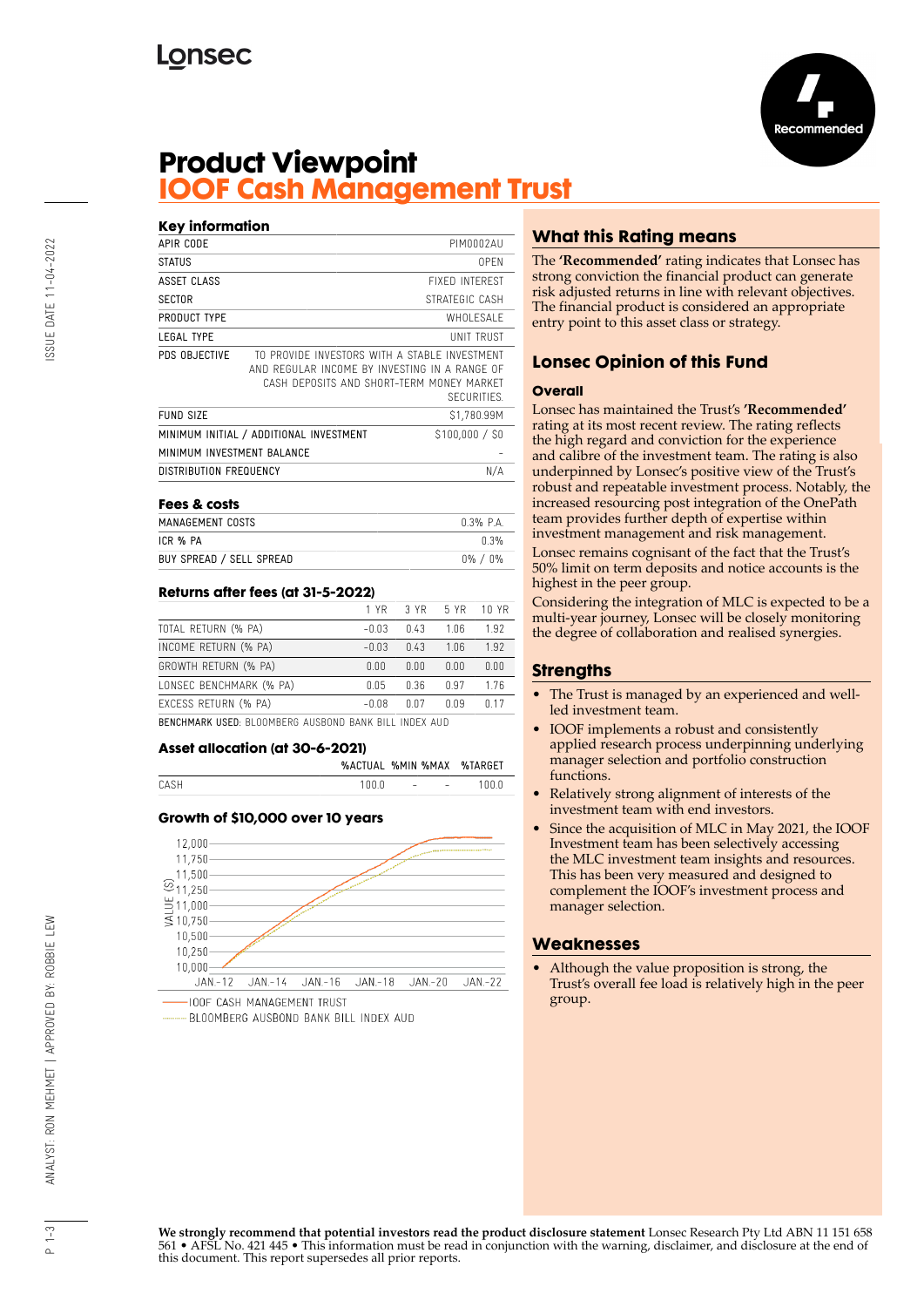# **Lonsec**

# **IOOF Cash Management Trust**

## **Product Risk Characteristics**

|                                     | <b>LOW</b> | <b>MODERATE</b> | <b>HIGH</b> |
|-------------------------------------|------------|-----------------|-------------|
| <b>BUSINESS SUSTAINABILITY RISK</b> |            |                 |             |
| CAPITAL VOLATILITY                  |            |                 |             |
| CREDIT RISK                         |            |                 |             |
| FOREIGN CURRENCY EXPOSURE           |            |                 |             |
| INTEREST RATE RISK                  |            |                 |             |
| <b>I FVERAGE RISK</b>               |            |                 |             |
| REDEMPTION RISK                     |            |                 |             |
| SECURITY CONCENTRATION RISK         |            |                 |             |
| <b>SECURITY LIQUIDITY RISK</b>      |            |                 |             |

Risk categories are based on Lonsec's qualitative opinion of the risks inherent in the financial product's asset class and the risks relative to other financial products in the relevant Lonsec sector universe.

## **ESG BIOmetric**

| <b>LOW</b> | <b>MODERATE</b> | <b>HIGH</b> |
|------------|-----------------|-------------|
|            |                 |             |
|            |                 |             |

## **What is this Fund?**

The IOOF Cash Management Trust ('the Trust') aims to provide investors with a stable investment, regular income and competitive returns. The Trust aims to outperform the returns of the Bloomberg AusBond Bank Bill Index by 0.30% p.a. (before fees) over a rolling one-year period.

The Trust predominantly invests in high quality shortterm money market and bank-based securities issued or guaranteed by the Commonwealth Government or Rated A-1+, A-1 or A-2 by Standard & Poor's; the Trust is able to invest in securities which are rated BBBand upwards. Typical securities held include floating rate notes (FRNs), negotiable certificates of deposits (NCDs), commercial paper (CPs), term deposits, notice accounts and overnight cash.

## **Using this Fund**

Lonsec notes that the Manager has produced a Target Market Determination (TMD) which forms part of its design and distribution arrangements for the Fund. Lonsec has sighted the TMD that has been provided by the Manager and notes that this should be referred to for further details on the Target Market Summary Description of Target Market and Review Triggers.

### **Suggested Lonsec risk profile suitability**

SECURE DEFENSIVE CONSERVATIVE BALANCED GROWTH HIGH GROWTH



to the latest Lonsec Strategic Asset Allocation Review and Risk Profile Definitions on our website.

## **Manager Profile**

Insignia Financial Ltd ('Insignia Financial') is a wealth management company offering products and services across, financial advice and distribution, portfolio and estate administration, and investment management.Insignia Financial is listed on the Australian Stock Exchange (ASX code: IFL). As of 31 December 2021, Insignia Financial had \$325.8bn in Funds Under Management and Administration.

### **Top 10 holdings**

NAME WEIGHT %

#### NO TARLE DATA

TOP 10 HOLDINGS DATA IS NOT AVAILABLE FOR THIS PRODUCT, PLEASE CONTACT THE PRODUCT PROVIDER.